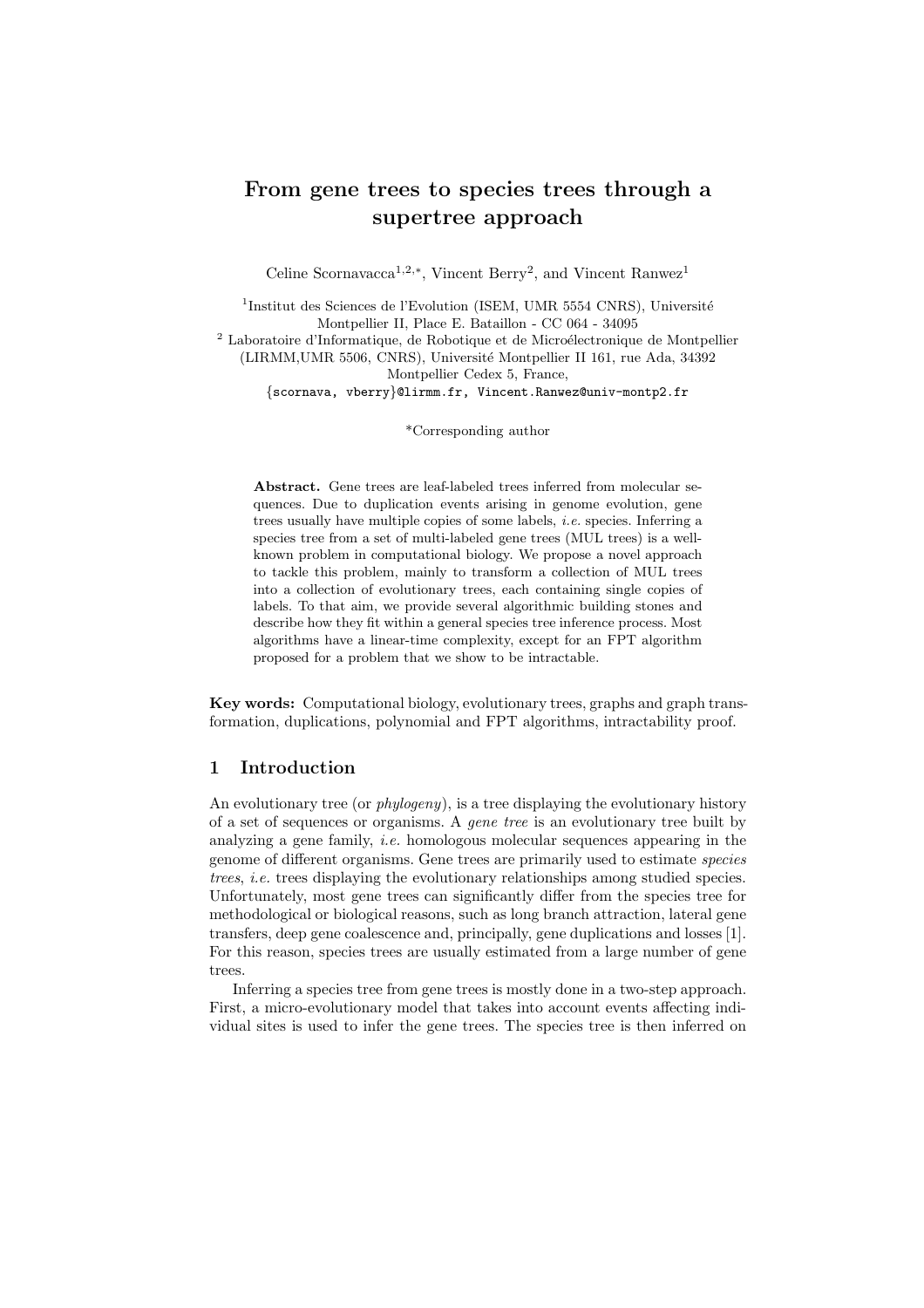the basis of a macro-evolutionary model, i.e. minimizing the number of transfer, duplication and loss events [2–6]. To produce more biologically meaningful trees, unified models have been proposed in which the micro and macro-evolutionary dimensions are entangled [7–9]. However, it is difficult to determine how to incorporate events occurring on different spatial and temporal scales, as well as belonging to neutral and non-neutral processes, in a single model [9]. Lately, a hybrid approach has been proposed, where a first draft of a species tree is inferred with a micro-evolutionary model, the most uncertain parts of which are then corrected according to a macro-evolutionary model [9].

In this paper, we propose instead to take advantage of the very large number of gene trees present in recent phylogenomic projects to avoid entering into the detail of all possible macro-evolutionary scenarios (e.g. is a parsimony approach always justified? Should only the most parsimonious scenario be retained?). We propose to extract the non-ambiguous part of the topological information contained in the gene trees, i.e. that resulting from speciation events as opposed to duplication events, and then apply a traditional supertree method letting the weight of evidence decide in favor of one candidate species tree [10–12].

This approach is only possible when the number of gene trees is very large, and indeed this is now the case in projects such as the HOMOLENS database (http://pbil.univ-lyon1.fr/databases/homolens.php), storing several thousands of gene trees. In the release 04 of this database, 51% of gene families have paralogous sequences, i.e. sequences where duplications and losses have actually taken place. Currently, these gene families are discarded when inferring a supertree of the concerned species. Disentangling information derived from speciation events from that resulting from duplication events would thus provide more information for species tree inference.

Supertree methods combine source trees whose leaves are labeled with individual species into a larger species tree. The source trees are *single-labeled*, i.e. each species labels at most one leaf. Note that, by definition, the inferred supertree is also single-labeled. In contrast, gene trees are usually multi-labeled, i.e. a single species can label more than one leaf, since duplication events resulted in the presence of several copies of the genes in the species genomes. The task we therefore have to solve is to extract the largest amount of unambiguous topological information from the multi-labeled gene trees under the form of single-labeled trees. This paper presents a number of results in this direction, that all play a role in the general scheme that is fully described below. The rest of the paper details these results, though in a different order for the sake of dependancies between definitions.

First of all, we propose to separately preprocess MUL trees in order to remove their redundant parts with respect to speciation events. For this purpose, we extend the tree isomorphism algorithm of [13] making it applicable to MUL trees while preserving a linear running time (section 5). This algorithm is then applied to the pairs of subtrees hanging from duplication nodes in MUL trees. This preprocess lowers the number of duplication nodes in gene trees. We also give in passing a linear time algorithm to identify duplication nodes in MUL trees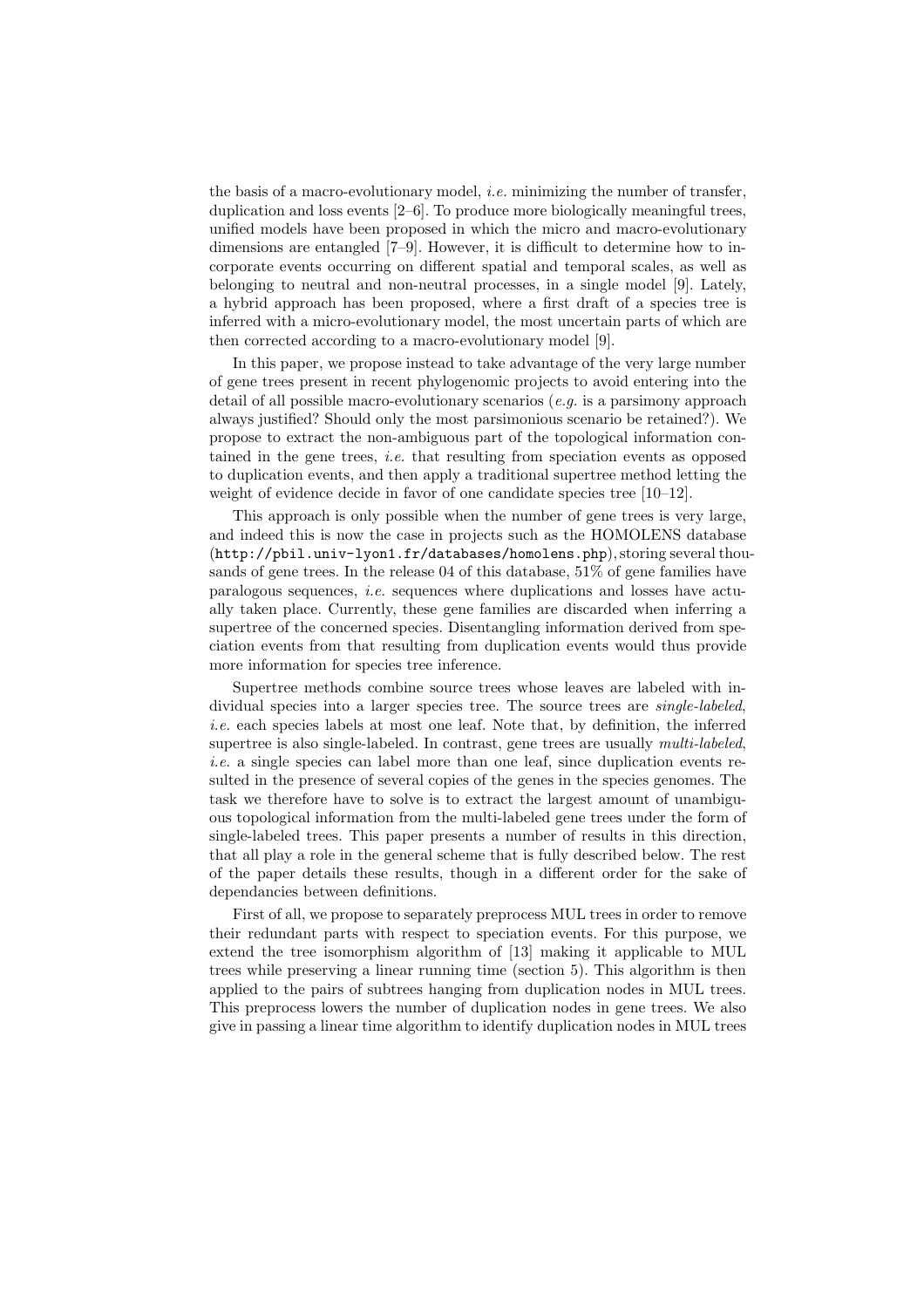

Fig. 1. An example of MUL tree with one odn indicated by a black square.

(section 4). For the gene trees that still have duplication nodes, we define a set  $\mathcal{R}$ of triplets (binary rooted trees on three leaves  $[14, 12]$ ) containing the topological information of a MUL tree that can be thought of as being unambiguously related to speciation events. We show that this set of triplets can be computed in  $O(|\mathcal{R}|)$  time (section 2). When this set is compatible, the MUL tree contributes a coherent topological signal to build the species tree. In such a case, we can replace the MUL tree with a single-labeled tree representing its associated set of triplets by using the BUILD algorithm [14] (section 3). When a MUL tree is not auto-coherent, we propose to extract a maximum subtree that is both autocoherent and free of duplication events. Surprisingly, this optimization problem can be solved in linear time (section 6). When extracting largest single-labeled subtrees from MUL trees it is possible to obtain an incompatible collection, when a compatible collection could have been obtained by choosing subtrees of MUL trees in a coordinated way. However, solving this problem is computationally harder, as we show by providing an NP-completeness proof (section 7).

## 2 Preliminaries

In this paper we focus on rooted binary multi-labeled (MUL) trees. Let  $M$  be a MUL tree and v a vertex of M. We denote by  $s(v)$  and  $s'(v)$  the two sons of v and by  $\textbf{sons}(v)$  the set  $\{s(v), s'(v)\}$ . We define by  $\textbf{subtree}(v)$  the subtree with v as root and by  $\mathbf{L}(\mathbf{v})$  the multiset of labels of subtree(v). We denote by  $L(M)$ the multiset  $L(root(M))$ .

**Definition 1.** A node v of M is called an observed duplication node  $(\text{od}n)$ if the intersection of  $L(s(v))$  and  $L(s'(v))$  is not empty.

Note that, for an odn v,  $L(v)$  will always contain some label more than once. We denote by  $\mathcal{D}(M)$  the set of odn. A label  $l \in L(M)$  is a repeated label for M iff the label l occurs more than once in  $L(M)$ . We say that f is a repeated leaf for M iff  $L(f)$  is a repeated label. For every three leaves we can have three different rooted tree binary shapes, called *triplets*. We denote by  $AB|C$  the rooted tree that connects the pair of taxa (A, B) to C via the root.

We denote by  $\mathcal{R}(M)$  the set of triplets of a (single/multi)labeled evolutionary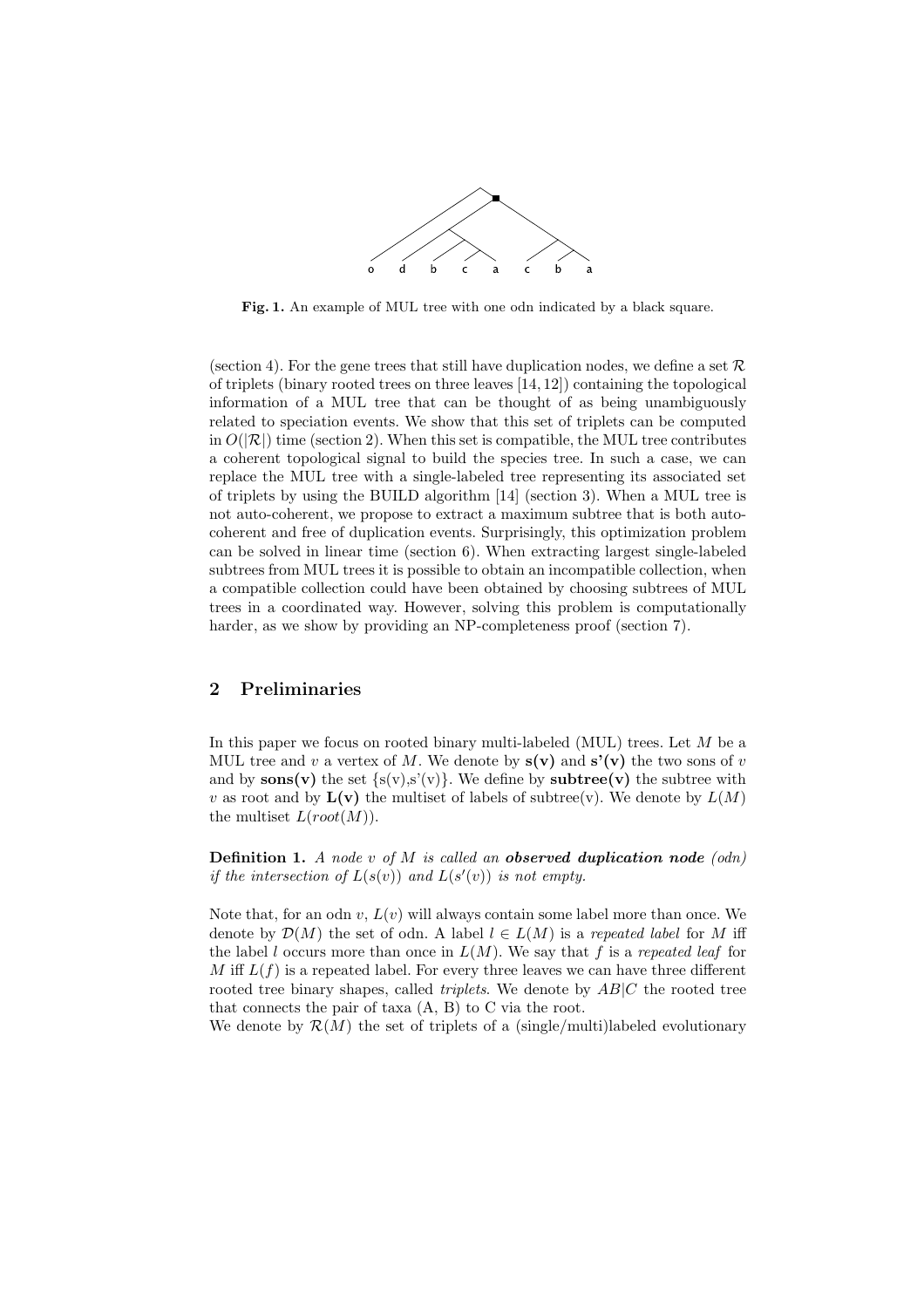tree M i.e.  $\mathcal{R}(M) = \{ab|c \text{ s.t. there exist three leaf nodes } x, y, z \in M : L(x) = a,$  $L(y) = b, L(z) = c$  and  $lca(x, y) \neq (lca(x, z) = lca(y, z))$ <sup>1</sup>.

**Definition 2.** Let M be a MUL tree. We define by  $\mathcal{R}_{wd}(M)$  ( $\mathcal{R}(M)$  without duplications) the set of triplets ab|c of M s.t. there exist three leaf nodes  $x, y, z \in$  $M: L(x) = a, L(y) = b, L(z) = c \text{ and } lca(x, y) \notin \mathcal{D}(M), \text{ } lca(x, y, z) \notin \mathcal{D}(M),$  $lca(x, y) \neq (lca(x, z) = lca(y, z)).$ 

Considering the MUL tree in Fig. 1 for example,  $\mathcal{R}_{wd}(M) = \{ac|b, ac|d, ab|d, bc|d, ac|o,$  $ab|o, ad|o, bc|o, cd|o, bd|o, ab|c$ . Hence, not all the triplets of  $\mathcal{R}(M)$  are kept. This is due to the fact that, once a duplication event occurred in a gene's history, the two copies of the gene evolved independently. The history of each copy is influenced by the species history but, considering them simultaneously may produce information unrelated to the species evolution. Therefore, it is more appropriate to discard the triplets mixing the histories of distinct copies of a gene.

 $\mathcal{R}_{wd}(M)$  has an  $O(n^3)$  size and can be computed in  $O(n^3)$  time. Indeed, once the lca of all pairs of nodes in M are computed in  $O(n)$  time (see [15,16]), checking for three leaf nodes  $x, y, z$  of M if they satisfy Definition 2 can be done in  $O(1)$  time, thus in  $O(n^3)$  for all triplets of leaves in M.

#### 3 Auto-coherency of a MUL tree

Let  $M$  be a multi-labeled gene tree. Since  $M$  contains several copies of the same gene, we can wonder whether the evolutionary signal of each copy is coherent or not.

**Definition 3.** A MUL tree  $M$  is said to be **auto-coherent** if there exists a single-labeled tree T such that  $\mathcal{R}_{wd}(M) \subseteq \mathcal{R}(T)$ .

In the case of an auto-coherent MUL tree, we know that we can find a tree T containing all the information in  $\mathcal{R}_{wd}(M)$ , *i.e.* the information of M that is considered reliable. To find such a tree, we use the AncestralBuild algorithm of [17]. For a set of triplets  $\mathcal{R}_{wd}(M)$ , this algorithm indicates in  $O(|\mathcal{R}_{wd}(M)|\cdot \log^2 n)$ time whether there exists a tree T s.t.  $\mathcal{R}_{wd}(M) \subseteq \mathcal{R}(T)$  and returns T in case of a positive answer. At present, it is not clear whether an implicit representation of  $\mathcal{R}_{wd}(M)$  using only  $O(n)$  triplets, as that reported in [18] to encode an binary tree, could be used here. Indeed, the presence of multiple occurrences of labels might lead to obtain a small compatible sets of triplets, while the whole set  $\mathcal{R}_{wd}(M)$  would be incompatible.

### 4 Computing  $\mathcal{D}(M)$  in linear time

The easiest way to compute  $\mathcal{D}(M)$  is checking for each node v if the sets  $L(s(v))$ and  $L(s'(v))$  have at least one label in common; in the case of a positive answer, v is inserted in  $\mathcal{D}(M)$ . The complexity of this approach is  $O(n^2)$ , since it requires

<sup>&</sup>lt;sup>1</sup>  $lca(x, y)$  denotes the least common ancestor of nodes x and y, i.e. the lowest node in the tree that has both  $x$  and  $y$  as descendants.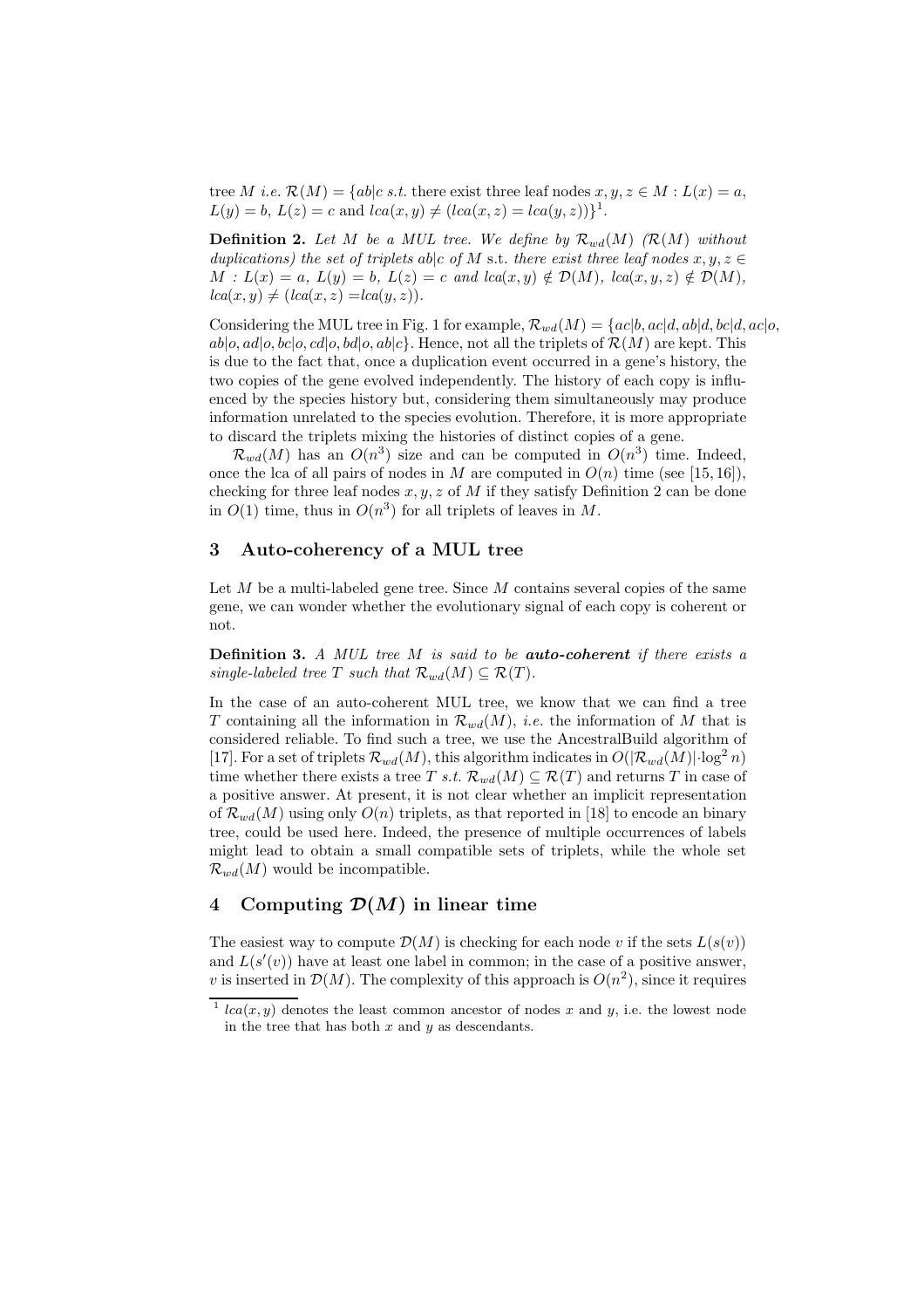computing  $O(n)$  intersections of two lists of  $O(n)$  elements. The algorithm 1 uses the lca to find the set of odn  $\mathcal{D}(M)$  and requires only linear time. To demonstrate the correctness of algorithm 1, we need to determine some relationships between the lca and the odn.

Lemma 1. A node is an odn if and only if it is the lca of at least two repeated leaves m and p.

*Proof.* Indeed, from the definition 1, v is an odn iff  $L(s(v)) \cap L(s'(v)) \neq \emptyset$ . Therefore,  $\exists m \in subtree(s(v))$  and  $\exists p \in subtree(s'(v))$ :  $L(m) = L(p)$ . Thus v is a common ancestor of the two leaves m and p with the same label. Now, m and p belong to two different subtrees having v as father  $(m \in subtree(s(v))$  and  $p \in subtree(s'(v))$ , hence v is their lowest common ancestor in M. Reciprocally, if v is the lca of two leaves m and p with the same label, this means that  $L(s(v))$  $\cap$  L(s'(v))  $\neq \emptyset$ , then v is an odn according to definition 1.  $\Box$ 

According to Lemma 1, we can search for the lca of any two leaves  $m$  and  $p$ with the same label. To determine the lca between multiple pairs of nodes, one can use an algorithm in  $[15]$  which preprocesses a data structure in  $O(n)$  time, where n is the number of nodes and returns the lca of any two specific nodes from the data structure in  $O(1)$ . We still have  $O(n2)$  of these couples, and even constant time for each gives an  $O(n2)$  total complexity. However, since there are only  $O(n)$  odn, checking the lca of any pair of leaves computes the same lca several times. A smarter approach is used in algorithm 1: first of all, the subtrees of  $M$  are ordered from the left to the right in an arbitrary way. Then, each repeated leaf, starting from the left of the tree and moving to the right, is tagged with the repeated label followed by its occurrence number. Then, for each repeated label e, the lca of any two successive occurrences of  $e, e_i$  and  $e_{i+1}$  is inserted in  $\mathcal{D}(M)$ . This leads to a linear time complexity. Indeed, we have  $O(n)$ of these couples since each leaf of M is involved in at most two pairs  $(e_i, e_{i+1})$ .

Algorithm 1: CompDuplicationNodes(r)

Data: A MUL tree  $M$ . **Result:** A set of odn  $\mathcal{D}(M)$ . Order  $M$  in an arbitrary way. In this order, tag each duplicated leaf with the repeated label followed by its occurrence number. Compute the lca for each couple of leaves.  $\mathcal{D}(M) \leftarrow \emptyset;$ foreach (repeated label e) do **foreach**  $(\{e_j, e_{j+1}\})$  do  $\mathcal{D}(M) \leftarrow \text{lca}(e_j, e_{j+1});$ return  $\mathcal{D}(M)$ ;

The correctness of algorithm 1 is justified by Lemma 2 showing that algorithm 1 retrieves all the odn of M.

**Lemma 2.** Let M be a MUL tree. For each odn  $v$ ,  $\exists$  two successive occurrences of a label e denoted by  $e_i$  and  $e_{i+1}$  s.t.  $v = lca(e_i, e_{i+1}).$ 

*Proof.* Given an odn  $v$ , there exists at least one label  $e$  present in both subtrees  $s(v)$  and  $s'(v)$ . We denote by A the set of leaves  $a_i$  s.t.  $a_i \in subtree(s(v))$  and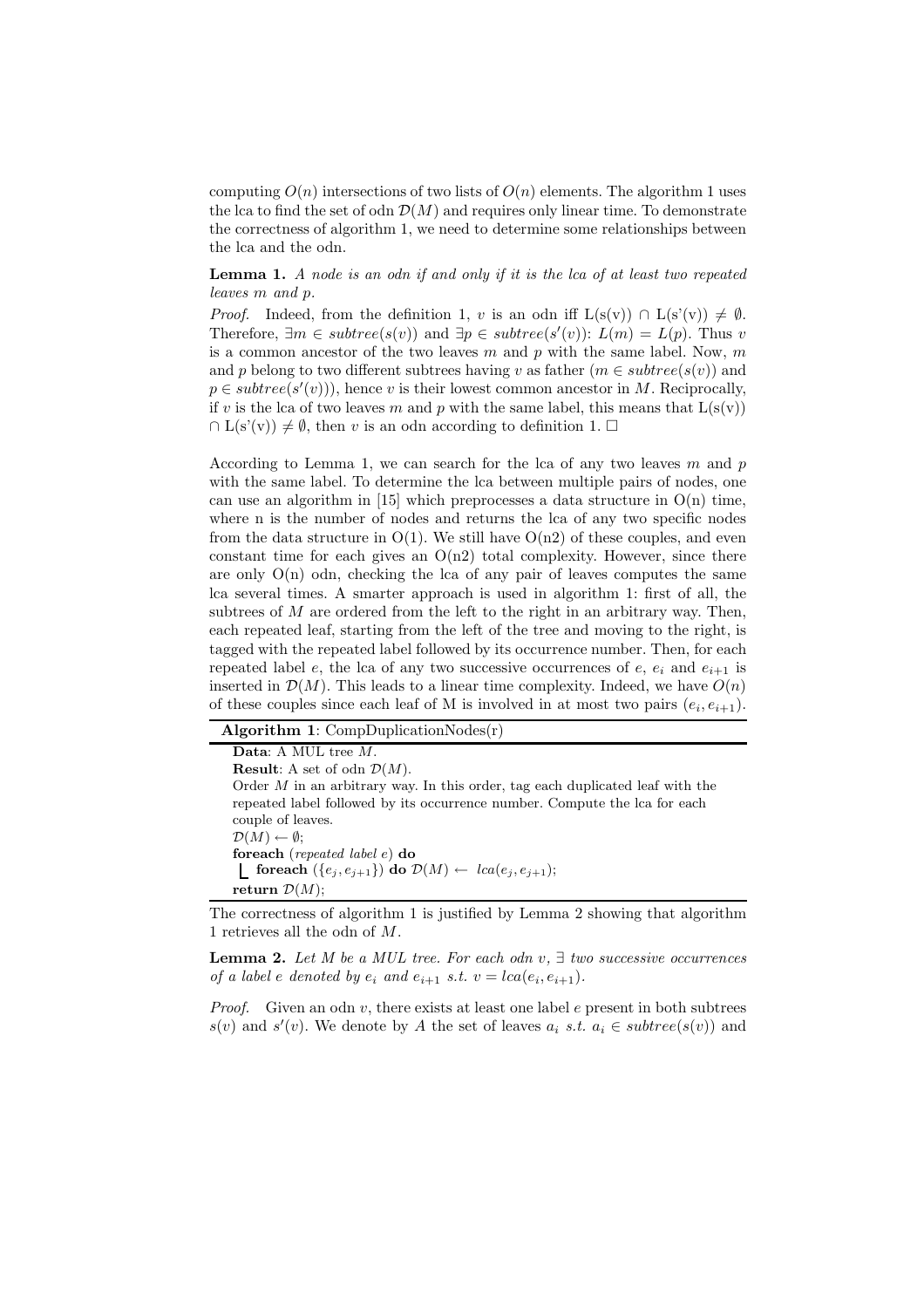$L(a_i) = e$  and by B the set of leaves  $b_j$  s.t.  $b_j \in subtree(s'(v))$  and  $L(b_j) = e$ . If we take the last element of B  $(b_{|B|})$  and the first one of A  $(a_1)$ , we know that  $v$  is their lca. Additionally, due to the way we tagged M, we know that there is no other occurrence of the label e between  $b_{|B|}$  and  $a_1$ . Indeed, if there was another leaf x labeled with e, it would be either in  $s(v)$  (and then  $x = a_1$ ) or in  $s'(v)$  (and then  $x = b_{|B|}$ ). Then  $b_{|B|}$  and  $a_1$  are two successive occurrences of the same label and their lca is the node  $v \square$ 

#### 5 Isomorphic subtrees

**Definition 4.** Two rooted trees  $T_1$ ,  $T_2$  are isomorphic (denoted by  $T_1 = T_2$ ) iff there exists a one-to-one mapping from the nodes of  $T_1$  onto the nodes of  $T_2$ preserving leaf labels and descendancy.

We are interested in testing if, for each odn v, the two subtrees  $s(v)$  and  $s'(v)$ are isomorphic or not. In the positive, we can prune one of the two isomorphic subtrees without losing any information contained in  $\mathcal{R}_{wd}$  and eliminate the odn  $v$ , as in the example of Fig. 2. For detecting isomorphism of *multi-labelled* trees, we propose Algorithm 2, an extension of the CHECK-ISOMORPHISM-ORfind-conflict algorithm [19]. Indeed, the latter does not deal with MUL trees. Alternatively, we could have proposed an appropriate variant of the tree isomorphism algorithm detailed in [20]. However, such an algorithm would likely have been less space efficient than the one we present here due to a number of string sorting steps using a number of queues and lists to ensure linear running time.

A node that has only two leaves as children is called cherry. In the case of single-labeled trees we have the following lemma:

**Lemma 3.** [13] Let  $T_1$ ,  $T_2$  be two isomorphic trees and let  $c_1$  be a cherry in  $T_1$ . Then, there is a cherry  $c_2 \in T_2$  s.t.  $L(c_1) = L(c_2)$ .

In the case of  $MUL$  trees, we can have several copies of the same cherry. We call a multiple cherry the list of cherries on the same two labels. For a multiple cherry  $mc$ , we note  $|mc|$  the number of occurences of the cherry in its tree.

**Lemma 4.** Let  $M_1$ ,  $M_2$  be two isomorphic MUL trees and let  $mc_1$  be a multiple cherry in  $M_1$ . Then, there is a multiple cherry  $mc_2 \in M_2$  s.t.  $L(mc_1) = L(mc_2)$ and  $|mc_1| = |mc_2|$ .

The proof is inspired from that of Lemma 3 in [13] and left to the reader.



Fig. 2. An example of MUL tree where the sons of the duplication node are isomorphic.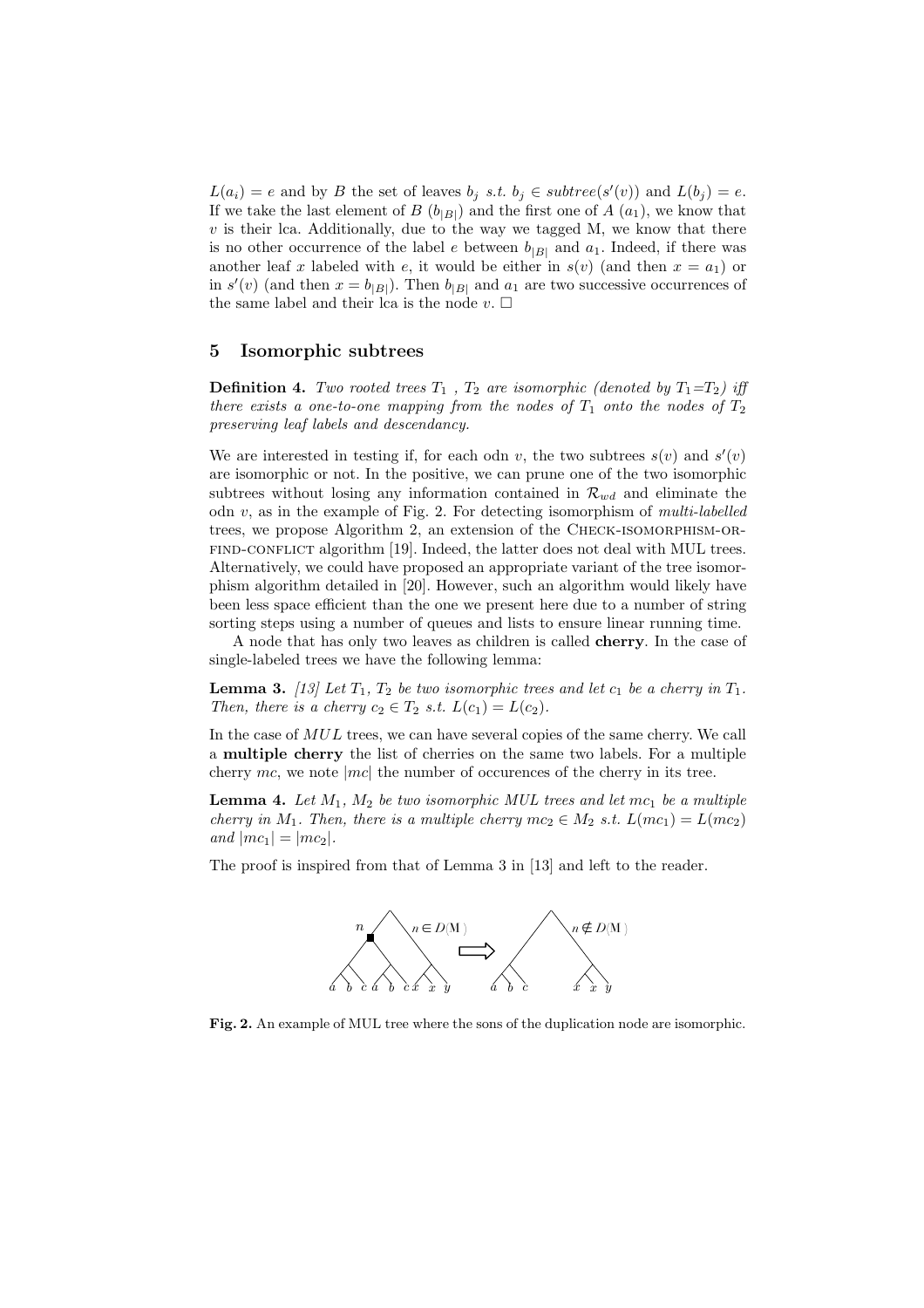Algorithm 2: CheckIsomorphismMULTree $(M_1, M_2)$ 

**Data:** Two MUL tree  $M_1$  and  $M_2$ . **Result:** TRUE if  $M_1$  and  $M_2$  are isomorphic, FALSE otherwise. Let  $L_{mc}$  be the list of multiple cherries in  $M_1$  and  $M_2$ . Let H be the hashtable where each  $mc \in L_{mc}$  is a key. To each  $H(mc)$ , we associates two lists  $O_2(mc)$ and  $O_1(mc)$ , resp. of the occurrences of mc in  $M_1$  and  $M_2$ ; while  $(L_{mc} \neq \emptyset)$  do  $mc \leftarrow$  the first multiple cherry in  $L_{mc}$ ; delete mc form  $L_{mc}$ ; if  $(O_2(mc) = O_1(mc)$  ) then Turn all cherries in  $O_2(mc)$  and  $O_1(mc)$  into leaves to which the same label chosen in  $L(mc)$  is assigned; add the new multiple cherries in  $L_{mc}$  and  $H$ ; else return FALSE; return TRUE;

#### 5.1 Outline of the algorithm

First of all, we find all the multiple cherries for the MUL trees  $M_1$  and  $M_2$ . We store them in the list  $L_{mc}$  using a simple linked list. Additionally, we use a hashtable H where each  $mc \in L_{mc}$  is a key. H associates to each multiple cherry mc two linked lists,  $O_1(mc)$  and  $O_2(mc)$ , storing pointers to nodes of  $M_1$  and  $M_2$ respectively that correspond to the occurrences of mc. The multiple cherries of a MUL tree are then examined in a bottom-up process. Given a multiple cherry mc in  $L_{mc}$  we check if the size of  $O_1(mc)$  is the same as that of  $O_2(mc)$ . If this is not the case, we have found a multiple cherry for which we do not have the same number of occurrences in  $M_1$  and  $M_2$ . In this instance,  $M_1$  and  $M_2$  are not isomorphic (Lemma 4) and the algorithm returns FALSE. Otherwise we turn all the cherries in  $O_1(mc)$  and  $O_2(mc)$  into leaves to which the same label, chosen arbitrarily in  $L(mc)$ , is assigned. This modification of  $M_1$  and  $M_2$  can turn the fathers of some cherries in  $O_1(mc)$  and  $O_2(mc)$  into new cherries. Then  $L_{mc}$  is updated and the processing of cherries in  $M_1$  is iterated until both MUL trees are reduced to a single leaf with the same label if  $M_1$  and  $M_2$  are isomorphic, or a FALSE statement is returned.

**Theorem 1.** Let  $M_1$  and  $M_2$  be two rooted MUL trees with  $L(M_1) = L(M_2)$ of cardinality n. In time  $O(n)$ , algorithm 3 returns TRUE if  $M_1$  and  $M_2$  are isomorphic, FALSE otherwise.

Proof. This algorithm is an extension of the CHECK-ISOMORPHISM-OR-FINDconflictred algorithm [19] applicable to MUL trees. We show here that we can keep a linear time execution, using supplementary data structures.

A simple depth-first search of trees  $M_1$  and  $M_2$  initializes  $L_{mc}$  and H in  $O(n)$ time. At each iteration of the algorithm, choosing a multiple cherry  $mc$  to process is done in  $O(1)$  by removing the first element mc of  $L_{mc}$ . H then provides in  $O(1)$  the lists  $O_1(mc)$  and  $O_2(mc)$  of its occurrences in the trees. Checking that these lists have the same number of elements is proportional to the number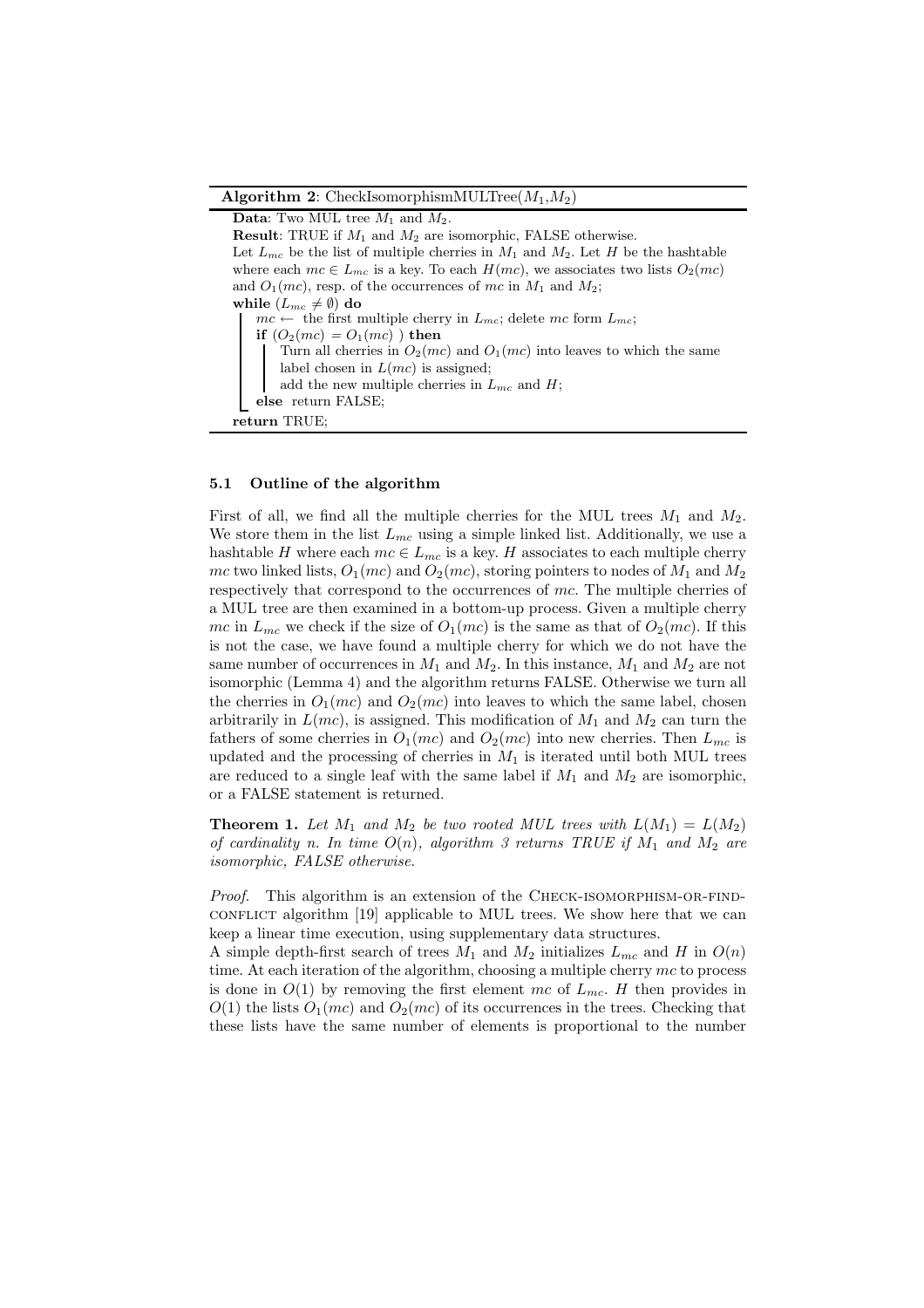of nodes they contain, hence costs  $O(n)$  amortized time, as each node is only once in such a list, and the list is processed once during the whole algorithm. Replacing all occurrences of mc by a previously chosen label  $l \in L(mc)$  is done in  $O(n)$  amortized time, since each replacement is a local operation replacing three nodes by one in a tree and at most  $O(n)$  such replacements can take place in a tree to reduce it down to a single node (the algorithm stops when this situation is reached). Reducing a cherry can create a new occurrence  $o_{mc'}$  of a cherry  $mc'$ . Checking in  $O(1)$  time if  $mc'$  is a key in H allows to know whether occurrences of  $mc'$  have already been encountered or not. In the positive, we simply add  $o_{mc'}$  to the beginning of the list  $O_1(mc)$  (if  $o_{mc'} \in M_1$ ) or  $O_2(mc)$  (if  $o_{mc'} \in M_2$ , requiring  $O(1)$  time. In the negative, we add  $mc'$  to the beginning of  $L_{mc}$ , create a new entry in H for  $mc'$ , and initialize the associated lists  $O_1$ (mc) and  $O_2(mc)$  so that one contains  $o_{mc'}$  and the other is the empty list. Again, this requires only  $O(1)$  time. Thus, performing all operations required by the algorithm globally costs  $O(n)$  time.

Apply algorithm 2 to each  $subtree(s(v))$  and  $subtree(s'(v))$  of each odn of a MUL tree M in a bottom-up approach requires  $O(dn)$  time, where d is the number of duplication nodes in M.

## 6 Computing a largest duplication-free subtree of a MUL tree

If a MUL tree is not auto-coherent, identifying duplication nodes allows for the discrimination of leaves representing orthologous and paralogous sequences. Since only orthologous sequence history reflects the species history, a natural question is to determine the most informative sequence set for a given gene. As long as the gene tree contains odn, it will also contain leaves representing paralogous sequences. Yet, if for each node  $v \in \mathcal{D}(M)$  of M we choose to keep either  $s(v)$  or  $s'(v)$ , we obtain a pruned single-labeled tree containing only apparent orthologous sequences (observed paralogous have been removed by pruning nodes). Note that the so obtained single-labeled tree is auto-coherent by definition.

**Definition 5.** Let  $M$  be a MUL tree. We say that  $T$  is obtained by (duplication) pruning M iff T is obtained from M choosing for each odn v either  $s(v)$  or  $s'(v)$ . We denote this operation by the symbol  $\leq$ .

One can wonder, for a non auto-coherent MUL tree  $M$ , what is the most informative single-labeled tree T s.t.  $T \leq M$ . We define this problem as the MIPT (Most Informative Pruned Tree) problem.

To evaluate the informativeness of a tree we can use either the number of triplets of  $T$  (see [21, 22, 11]) that, for binary trees, depends only on the number of leaves, or the CIC criterion (see [23, 12]). The CIC of a not fully resolved and incomplete<sup>2</sup> tree T with  $|L(T)|$  leaves among the n possible is a function of both the

<sup>2</sup> A tree is called incomplete when it misses some taxa.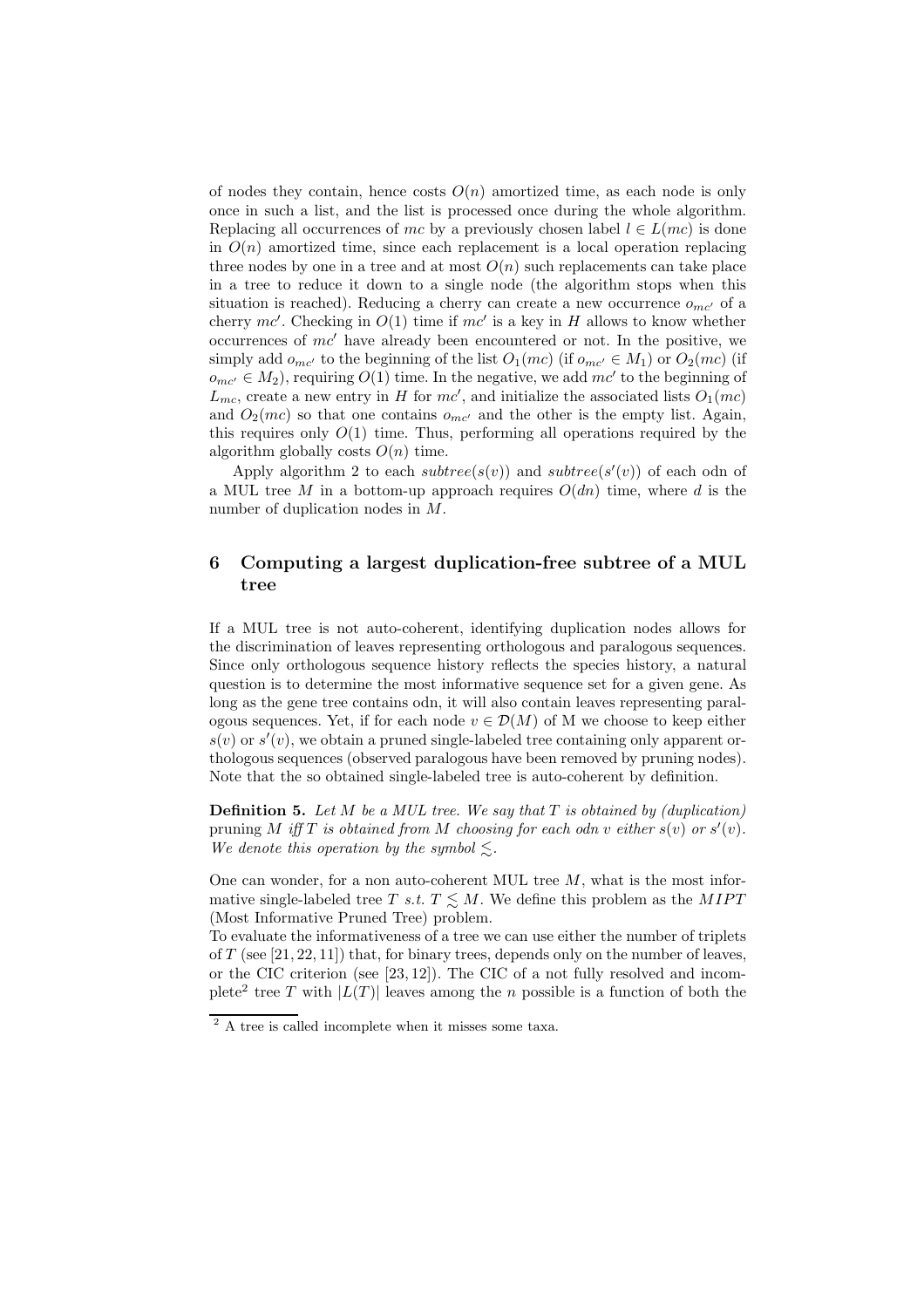#### Algorithm 3: pruning $(v, M, \mathcal{D}(M))$

**Data:** A node v, a MUL tree M, and a set of odn  $\mathcal{D}(M)$ . **Result:** The most informative MUL tree  $M'$  s.t. subtree(v)<sub>M'</sub>  $\leq$  subtree(v)<sub>M</sub>. foreach  $(m \in sons(v))$  do pruning $(m,M,\mathcal{D}(M))$ ; if  $(v \in \mathcal{D}(M))$  then if  $(|L(s(v))| > |L(s'(v))|$  then  $v \leftarrow s(v)$ ; else  $v \leftarrow s'(v);$  $\mathcal{D}(M) \leftarrow \mathcal{D}(M) - \{v\};$ return M;

number  $n_R(T, n)$  of fully resolved trees T' on  $L(T)$  such that  $\mathcal{R}(T) \subseteq \mathcal{R}(T')$  and the number  $n_R(n)$  of fully resolved trees on n leaves. More precisely,

$$
CIC(T, n) = -\log\left(n_R(T, n)/n_R(n)\right)
$$

In the case of binary trees,  $n_R(T, n)$  depends only on the number of source taxa missing in  $T$  since  $T$  does not contain multifurcations. Thus, dealing with binary trees, maximizing the information of a tree  $(i.e.$  maximizing the number of triplets or minimizing the CIC value) consists in finding the tree with the largest number of leaves. A natural approach for the MIPT problem for binary MUL trees is an algorithm that, after having computed  $\mathcal{D}(M)$ , uses the bottom-up algorithm 3, with  $v = \text{root}(M)$ , to keep the most informative subtree between  $subtree(s(m))$  and  $subtree(s'(m))$ , for each odn m.

**Theorem 2.** Let M a MUL tree on a set of leaves of cardinality n. In time  $O(n)$ , pruning(M,root(M), $\mathcal{D}(M)$ ) returns the most informative tree T s.t.  $T \leq M$ .

*Proof.* First of all, it's obvious that  $\text{pruning}(M,\text{root}(M),\mathcal{D}(M))$  returns a tree. Indeed, if for each odn v only one node between  $s(v)$  and  $s'(v)$  is kept, at the end of the bottom-up procedure one copy of each duplicated leaf is present in the modified  $M$ . Now, we have to show that the resulting tree is the most informative tree s.t.  $T \leq M$ , i.e. the tree with as many leaves as possible. For an odn v that is the ancestor of other duplication nodes, the choices made for  $s(v)$  do not influence the choices for  $s'(v)$  since for each duplication node we can keep only one of the two subtrees, the most populous one. Thus we can search for the best set of choices left/right for  $s(v)$  and  $s'(v)$  independently and then choose the most populous pruned subtree between  $s(v)$  and  $s'(v)$ . Iterating recursively this reasoning, we demonstrate that the tree obtained by Algorithm 3 is the most informative tree T s.t.  $T \leq M$ .

The computation of the set of odn  $\mathcal{D}(M)$  takes linear time. The subroutine  $pruning(M, root(M), \mathcal{D}(M))$  requires a tree walk, thus the time complexity of Algorithm 3 is  $O(n)$ .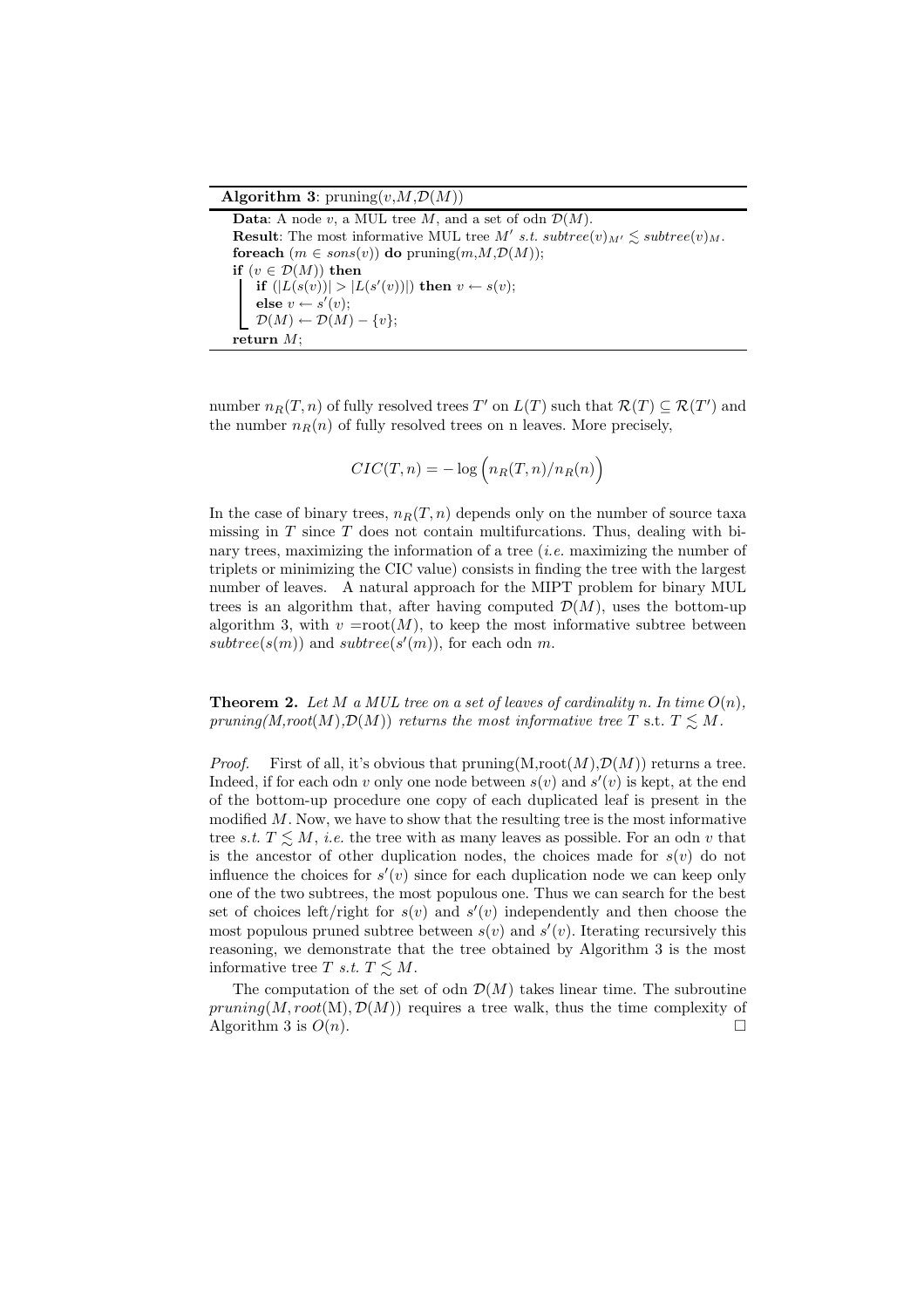## 7 The compatibility issue of single-labeled subtrees obtained from MUL trees

We can also ask if it is possible, given a collection of MUL tree  $\mathcal{M}$ , to discriminate leaves representing orthologous and paralogous sequences in a gene tree using the information contained in the other gene trees to obtain a compatible forest T, i.e. a forest for which there exists a tree T s.t.  $\cup_{T_i\in\mathcal{T}}\mathcal{R}(T_i)\subseteq\mathcal{R}(T)$ . We denote this problem by EPCF, Existence of a Pruned and Compatible Forest. Unfortunately, the EPCF problem is NP-complete.

EPCF  $\overline{\phantom{a}}$  $\overline{\phantom{a}}$  $\overline{\phantom{a}}$  $\overline{\phantom{a}}$  $\overline{\phantom{a}}$  $\overline{\phantom{a}}$  $\overline{\phantom{a}}$  $\overline{\phantom{a}}$  $\overline{\phantom{a}}$  $\overline{\phantom{a}}$  $\overline{\phantom{a}}$ **Instance**: A set of leaves X and a collection  $\mathcal{M} = \{M_1, \cdots, M_k\}$ of MUL trees on X. Question :  $\exists$  a set S of choices left/right,  $S : \mathcal{M} \to \mathcal{T}$ , with  $\mathcal{T} = \{T_1, \dotsm T_k\}$  s.t.  $T_i \leq M_i$  and  $\mathcal{T}$  is compatible?

Theorem 3. The EPCF problem is NP-complete.

*Proof.* We start by proving that EPCF is in NP, *i.e.* checking if a set S of choices left/right is a solution for the instance  $\mathcal{I} = (\mathcal{M}, X)$  can be done in polynomial time. First of all, for each MUL tree  $M_j \in \mathcal{M}$ , we place the choices left/right on  $M_i$ , *i.e.* we discard the subtrees not chosen, obtaining a forest of trees T. We check then the compatibility of  $\mathcal T$  with the Aho graph[14]. Constructing this graph can be done in polynomial time.

Given that EPCF is in NP, we use a reduction of 3-SAT to EPCF to demonstrate that it is NP-complete.

3-SAT  $\parallel$ I  $\overline{\phantom{a}}$  $\overline{\phantom{a}}$  $\overline{\phantom{a}}$  $\overline{\phantom{a}}$  $\overline{\phantom{a}}$  $\overline{\phantom{a}}$  $\overline{\phantom{a}}$  $\overline{\phantom{a}}$  $\mid$ **Instance**: A boolean expression  $C = (C_1 \wedge C_2 \wedge \cdots \wedge C_n)$  on a finite set  $L = \{l_1, l_2, \dots, l_m\}$  of variables with  $C_i$  =  $(a \vee b \vee c)$  where  $\{a, b, c\} \in \{l_1, l_2, \cdots, l_m, \overline{l_1}, \overline{l_2} \cdots, \overline{l_m}\}$ Question :  $\exists$  a truth assignment for L that satisfies all  $C_j$  in C ?

We need to show that every instance of 3-SAT can be transformed into an instance of EPCF; then we will show that given an instance  $\mathcal{I} = (\mathcal{C}, L)$  of 3-SAT,  $\mathcal I$  is a positive instance, *i.e.* an instance for which a solution exists, iff the corresponding instance for EPCF is positive.

Given an instance  $\mathcal{I} = (\mathcal{C}, L)$  of 3-SAT, we build an instance  $\mathcal{I}' = (\mathcal{M}, X)$  of EPCF associating to each  $l_i$  in L the binary tree<sup>3</sup>  $T(l_i) = (((x_i, y_i), z_i), d)$  and to  $l_i$  the binary tree  $T(l_i) = (((z_i, y_i), x_i), d)$  (see Fig. 3 for an example).

 $3 T(l_i)$  is expressed in the Newick format.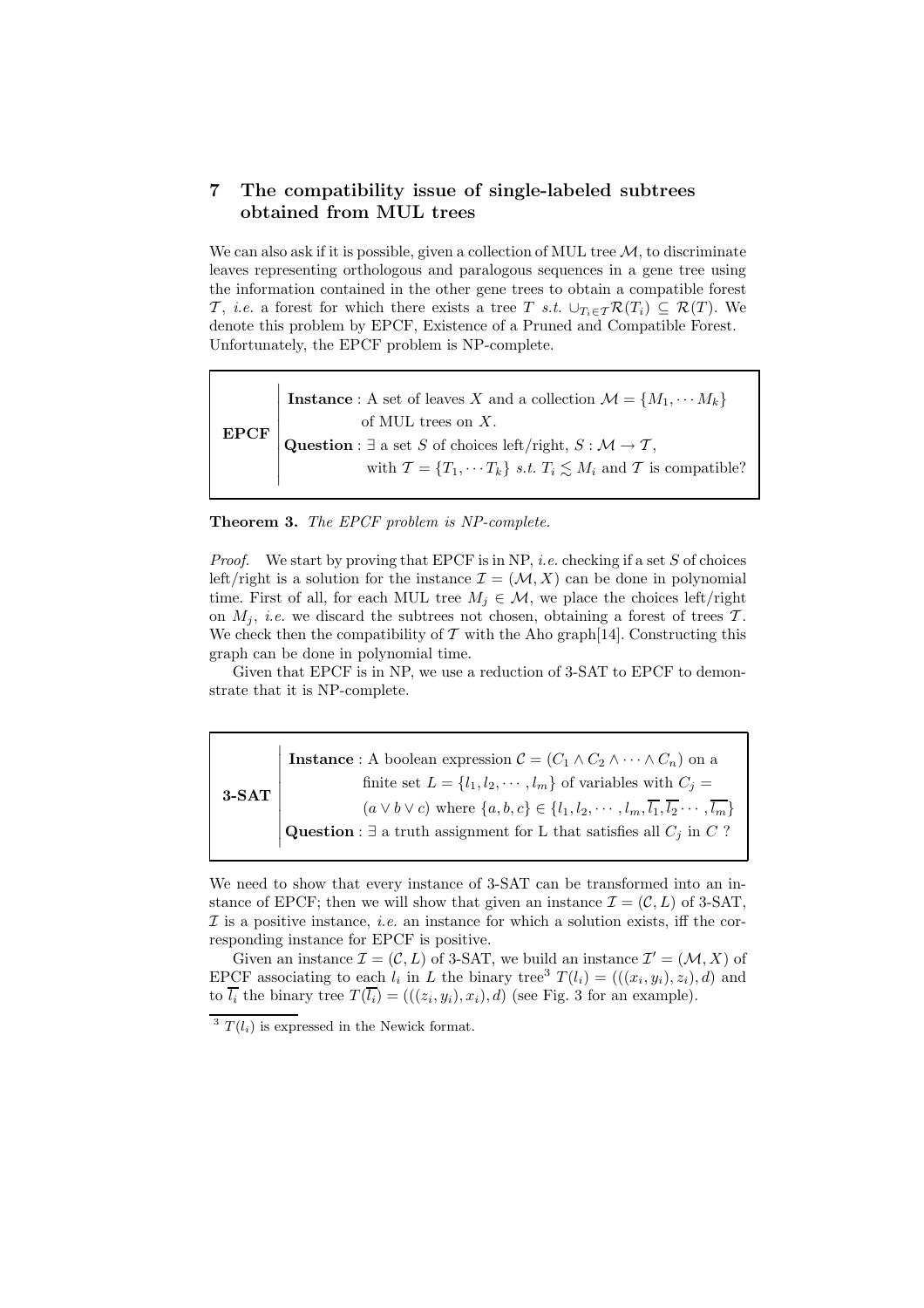

Fig. 3. Binary trees on four leaves associated to  $l_i$  and to  $\overline{l_i}$ .

The set of subtrees  $\left\{T(a) \mid a \in \{l_1, l_2, \cdots, l_m, \overline{l_1}, \overline{l_2}, \cdots, \overline{l_m}\}\right\}$  is denoted by  $\mathcal{T}_L$ . Then, for each clause  $C_j = (a \vee b \vee c)$  in C, a binary MUL tree  $M_j$  is built, formed by three subtrees  $((T(a), T(b)), T(c))$ . Note that  $M_i$  has exactly two duplication nodes due to the presence of d in  $T(a)$ ,  $T(b)$  and  $T(c)$ , so that any left/right choice of  $M_j$  will reduce it to either  $T(a)$ ,  $T(b)$  or  $T(c)$ . In Fig. 4 an example of a MUL tree built from a clause. In this way we obtain a forest of MUL trees  $\mathcal M$ on the leaf set  $X = \left\{ \left\{ \bigcup_{i=1}^m \{x_i, y_i, z_i\} \right\} \cup \{d\} \right\}$ , *i.e.* an instance of the EPCF problem. Clearly  $M$  can be built in polynomial time.

We now need to show that a positive instance of 3-SAT gives a positive instance



Fig. 4. MUL tree built from the clause  $\{l_i \vee l_j \vee \overline{l_k}\}\$ . Odn are indicated by black squares.

of EPCF through the previous transformation. Having a positive instance for 3-SAT implies that for each  $C_j \in \mathcal{C}$  with  $C_j = (a \vee b \vee c)$ , at least one of the three literals is TRUE. Without loss of generality, let us suppose that a is TRUE. Then in the MUL tree  $M_j$  corresponding to  $C_j$  we set the choice left/right so that only the subtree  $T(a)$  is kept. We then obtain a forest T that is a subset of  $\mathcal{T}_L$ . We need to prove that T is compatible. Let  $\tilde{T}(a)$  denote the tree  $T(a)|(L(T(a)) - \{d\})^4$ and  $\tilde{T}$  the forest composed by all trees  $\{\tilde{T}(a)|T(a) \in \mathcal{T}\}\)$ . Then, we can build a tree  $T_s = (\tilde{T}_1, \tilde{T}_2, \cdots, \tilde{T}_{|\tilde{T}|}, d)$ . Since  $l_i$  cannot have the value TRUE and FALSE at the same time, we have either  $T(l_i)$  or  $T(\overline{l_i})$  in T. The tree  $T_s$  is therefore a

<sup>&</sup>lt;sup>4</sup> Given a tree T and a label set S, we denote by  $T|S$  the restriction of T to the set S.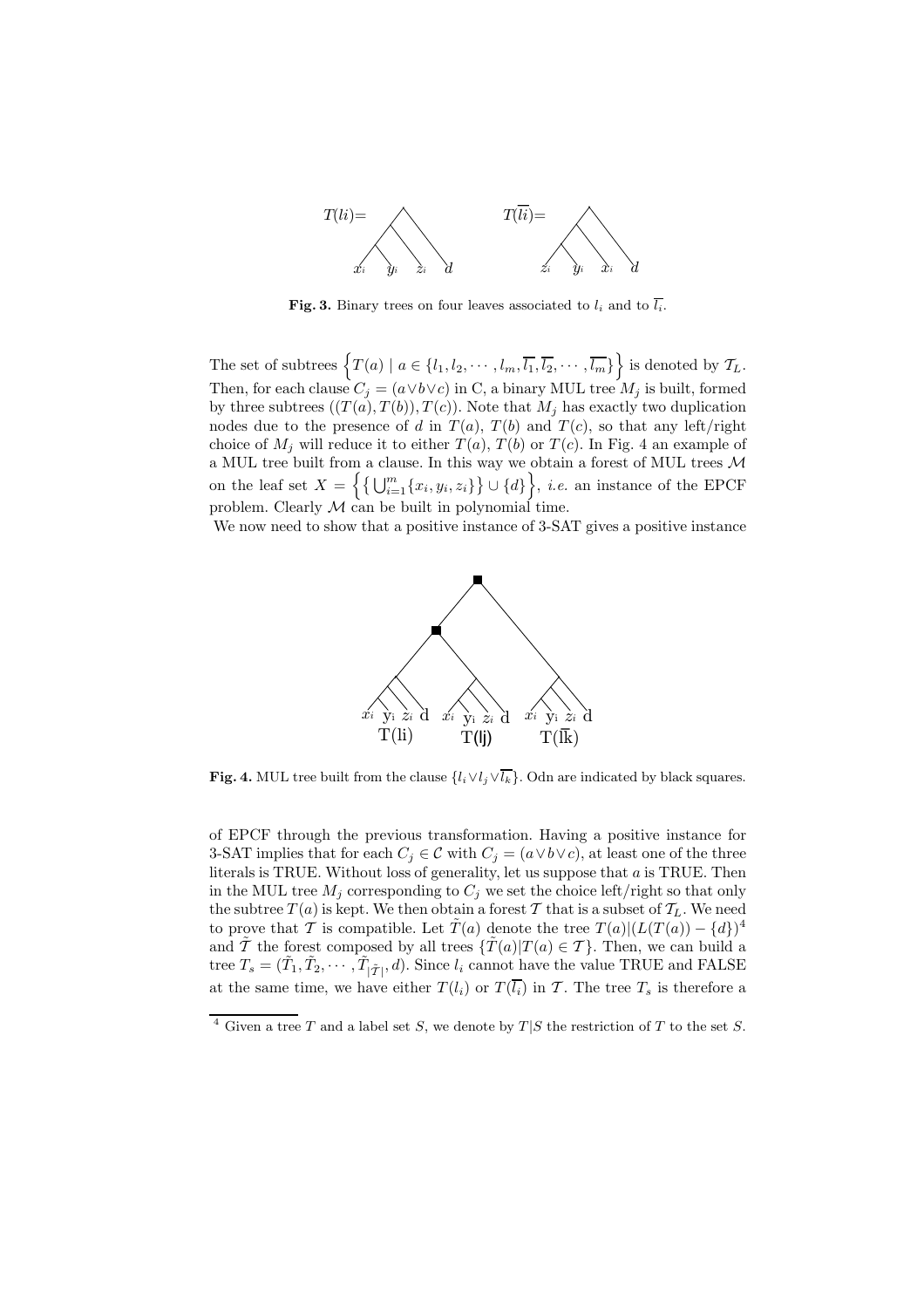single-labeled tree. Moreover, by construction  $T_s|(L(T(a))$  is identical to  $T(a)$ , for all  $T(a)$  in T ensuring that  $\bigcup_{T_i \in \mathcal{T}} \mathcal{R}(T_i) \subseteq \mathcal{R}(T_s)$ . Thus T is compatible.

Now, the only thing left to prove is that a positive instance of EPCF gives a positive instance of 3-SAT.

The repetition of the taxon  $d$  in each subtree makes the two nodes connecting the subtrees in each  $M_i$  be odn. Thus a left/right choice set S reduces each  $M_i$  in M into a tree  $T(a) \in \mathcal{T}_L$ , providing the forest T. Setting the value of a to TRUE ensures that the clause  $C_j$  corresponding to  $M_j$  is TRUE. This can be done simultaneously for all clauses  $\in \mathcal{C}$  since the forest compatibility implies that there is no contradiction among the trees in  $\mathcal{T}$ , all the more so direct contradictions. Then, either  $T(l_i)$  or  $T(\overline{l_i})$  is in T. This ensures us that either  $l_i$  or  $l_i$  is assigned to TRUE, but not both.  $\Box$ 

Note that the problem to find the most informative forest  $\mathcal{T} = \{T_1, \dots T_k\}$  s.t.  $T_i \lesssim M_i$  and T is compatible, denoted by MIPCF (Most Informative Pruned and Compatible Forest) is FPT. Indeed, analyzing all possible scenarios of choices left/right is FPT on the total number of duplication nodes in M.

## 8 Conclusions

In this paper we presented several algorithms to transform multi-labeled evolutionary trees into single-labeled ones so that they can be used by all existent supertree methods. In the future we plan to go further and extend the algorithm find-refinement-or-confict in [19] applicable to MUL trees. We are also working on a more sophisticated FPT algorithm for the MIPCF problem.

#### References

- 1. J.A. Cotton and R.D.M. Page. Rates and patterns of gene duplication and loss in the human genome. In Royal Society of London. Biological science, editor, Proceedings, volume 272, pages 277–283, 2005.
- 2. B. Ma, M. Li, and L. Zhang. From gene trees to species trees. SIAM J. Comput, 30:729—752, 2000.
- 3. M. T. Hallett and J. Lagergren. New algorithms for the duplication-loss model. In RECOMB2000, Fourth Annual International Conference on Computational Molecular Biology, pages 138–146, 2000.
- 4. K. Chen, D. Durand, and M. Farach-Colton. Notung: a program for dating gene duplications and optimizing gene family trees. J Comput Biol, 7:429—444, 2000.
- 5. B. Vernot, M. Stolzer, A. Goldman, and D. Durand. Reconciliation with non-binary species trees. J Comput Biol, 15(8):981—1006, 2008.
- 6. C. Chauve, J. P. Doyon, and N. El-Mabrouk. Gene family evolution by duplication, speciation, and loss. *J Comput Biol*, 15(8):1043-1062, 2008.
- 7. M. Goodman, J. Czelusniak, G.W. Moore, Romero-Herrera A.E., and G. Matsuda. Fitting the Gene Lineage into its Species Lineage, a Parsimony Strategy Illustrated by Cladograms Constructed from Globin Sequences. Systematic Zoology, 28(2):132—163, 1979.